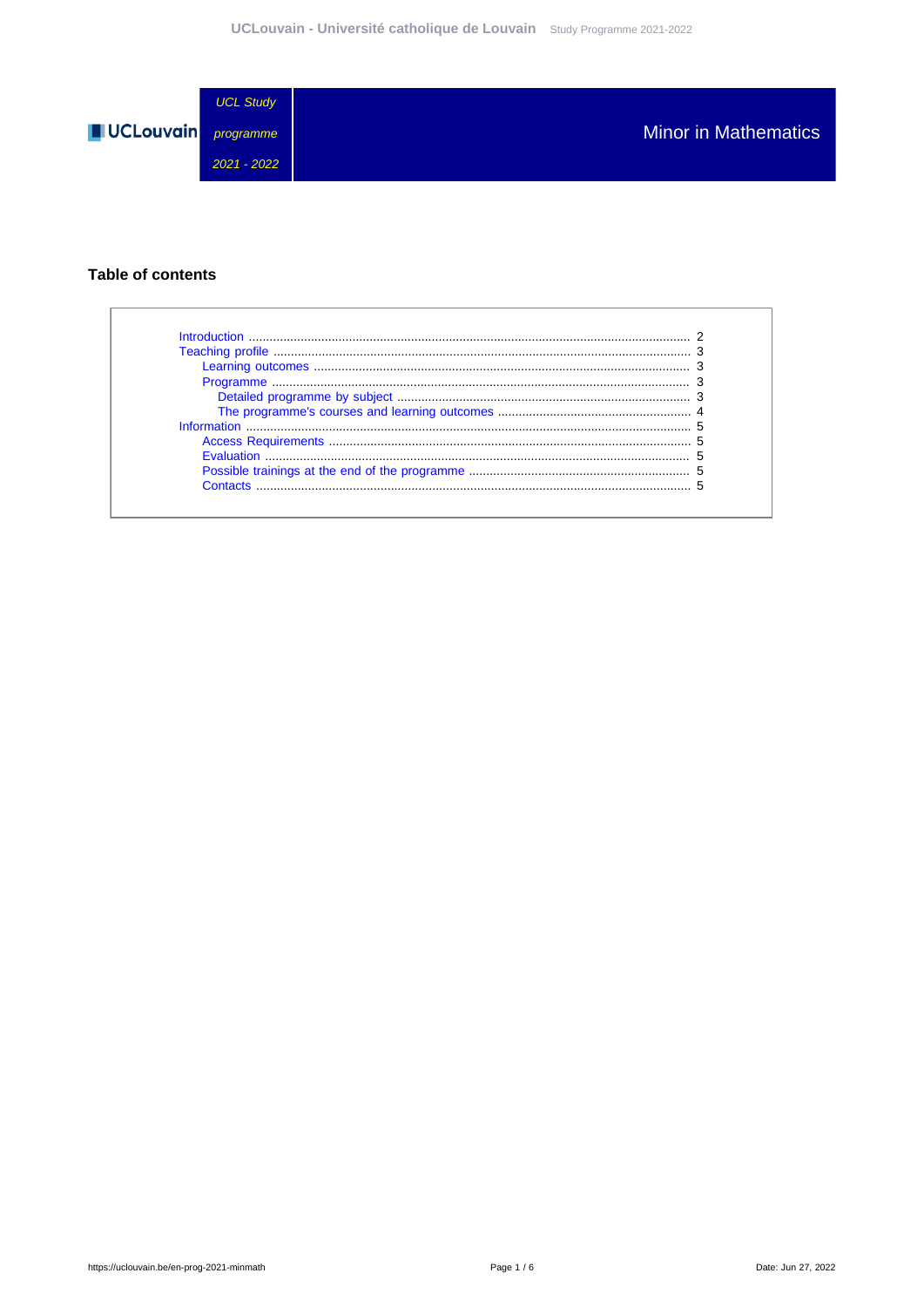# <span id="page-1-0"></span>**MINMATH - Introduction**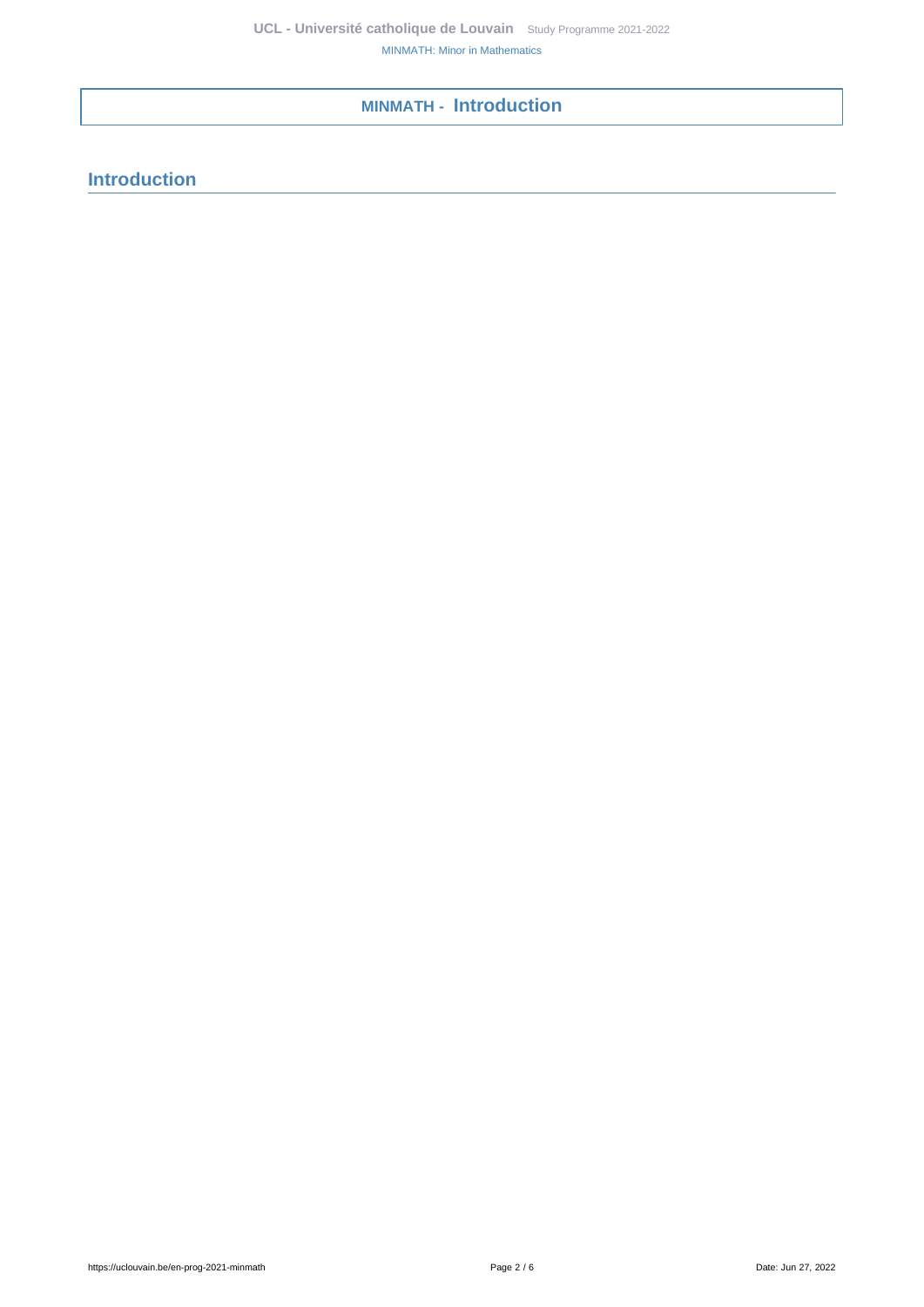# **MINMATH - Teaching profile**

# <span id="page-2-1"></span><span id="page-2-0"></span>**Learning outcomes**

By the end of the course the student will have strengthened the disciplinary knowledge useful in undertaking a Master in mathematics or in closely related fields.

In particular, he will be capable of :

- choosing and using the fundamental methods and tools of calculation to solve mathematical problems; • recognise the fundamental concepts of important current mathematical theories. The student will have developed his capacity for
	- abstract thought and his critical spirit and will in particular be able to:
		- argue within the context of the axiomatic method.
		- identify the key arguments and the structure of a proof, and also construct a proof independently.
		- evaluate the rigour of a mathematical or logical argument and identify any possible flaws in it.

## <span id="page-2-2"></span>**Programme**

### <span id="page-2-3"></span>**DETAILED PROGRAMME BY SUBJECT**

Courses may be spread over the second and third years of the Bachelor programme, while respecting the various prerequisites detailed in the course decriptions.

- O Mandatory **83 Optional**  $\triangle$  Not offered in 2021-2022 Not offered in 2021-2022 but offered the following year Offered in 2021-2022 but not the following year  $\Delta \oplus$  Not offered in 2021-2022 or the following year
- **Activity with requisites**
- Teaching language (FR, EN, ES, NL, DE, ...)

Click on the course title to see detailed informations (objectives, methods, evaluation...)

|            | Year             |
|------------|------------------|
|            | $2 \overline{3}$ |
| o Content: |                  |

#### **Tronc commun**

30 crédits

Courses LMAT1231 and LMATH1241 are compulsory. The student will choose at least one course from LMAT1221 and LMAT1222.

| <b>O LMAT1231</b>      | Multilinear algebra and group theory | Pierre-Emmanuel<br>Caprace | $[q1] [30h+30h] [5 Credits]$ | $X$ $X$    |
|------------------------|--------------------------------------|----------------------------|------------------------------|------------|
| <b>O LMAT1241</b>      | <b>Geometry II</b>                   | <b>Pierre Bieliavsky</b>   | $[q2] [45h+30h] [6 Credits]$ | <b>x x</b> |
| <b>&amp;3 LMAT1221</b> | Mathematical analysis : integration  | <b>Heiner Olbermann</b>    | $[q1] [30h+30h] [5 Credits]$ | $X$ $X$    |
| <b>&amp; LMAT1222</b>  | <b>Complex analysis 1</b>            | <b>Tom Claeys</b>          | $[q2]$ [30h+15h] [5 Credits] | <b>XX</b>  |

#### **Cours au choix**

The student will complete the programme with courses chosen from the list shown below, in such a way as to total 30 credits.

| <b>&amp; LMAT1223</b> | <b>Differential equations</b>                          | <b>Heiner Olbermann</b>                                             | $\lceil q2 \rceil \lceil 30h+15h \rceil \lceil 5 \right]$ | <b>XX</b>      |
|-----------------------|--------------------------------------------------------|---------------------------------------------------------------------|-----------------------------------------------------------|----------------|
| <b>&amp; LMAT1261</b> | Mécanique lagrangienne et hamiltonienne                | <b>Christian Hagendorf</b>                                          | $[q1]$ $[22.5h+30h]$ $[5$ Credits]                        | $x \mid x$     |
| <b>&amp; LMAT1323</b> | <b>Topology</b>                                        | <b>Pedro Dos Santos</b><br>Santana Forte Vaz                        | $[q1]$ [30h+15h] [4 Credits]                              | $x \mathbf{X}$ |
| <b>&amp; LMAT1321</b> | Functional analysis and partial differential equations | Jean Van Schaftingen                                                | $[q1] [45h+45h] [7 Credits]$                              | $x \mathbf{X}$ |
| <b>&amp; LMAT1331</b> | Commutative algebra                                    | Pierre-Alain Jacqmin<br><i>(compensates)</i><br><b>Marino Gran)</b> | $[q2]$ [30h+15h] [4 Credits]                              | $x \mathbf{X}$ |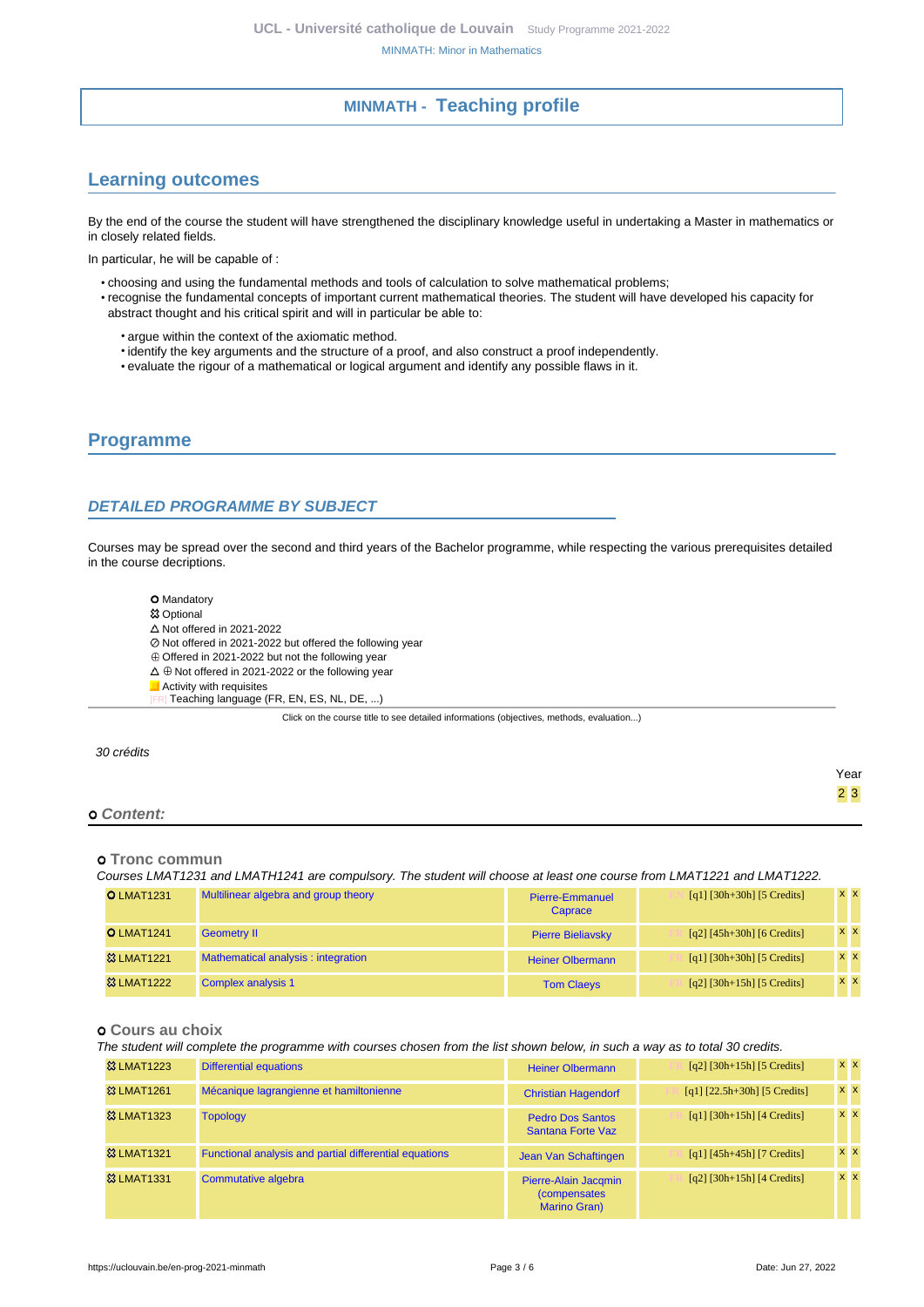|                        |                     |                          |                                  | Year |                 |
|------------------------|---------------------|--------------------------|----------------------------------|------|-----------------|
|                        |                     |                          |                                  |      | $2\overline{3}$ |
| <b>&amp;3 LMAT1342</b> | Geometry 3          | <b>Pascal Lambrechts</b> | [q1] $[30h+30h]$ [5 Credits]     |      | <b>XX</b>       |
| <sup>3</sup> LPHYS2211 | <b>Group theory</b> | <b>Philippe Ruelle</b>   | $[q2]$ [22.5h+22.5h] [5 Credits] |      | <b>XX</b>       |
|                        |                     |                          |                                  |      |                 |

### <span id="page-3-0"></span>**THE PROGRAMME'S COURSES AND LEARNING OUTCOMES**

For each UCLouvain training programme, a [reference framework of learning outcomes](https://uclouvain.be/en-prog-2021-minmath-competences_et_acquis.html) specifies the the skills expected of every graduate on completion of the programme. Course unit descriptions specify targeted learning outcomes, as well as the unit's contribution to reference framework of learning outcomes.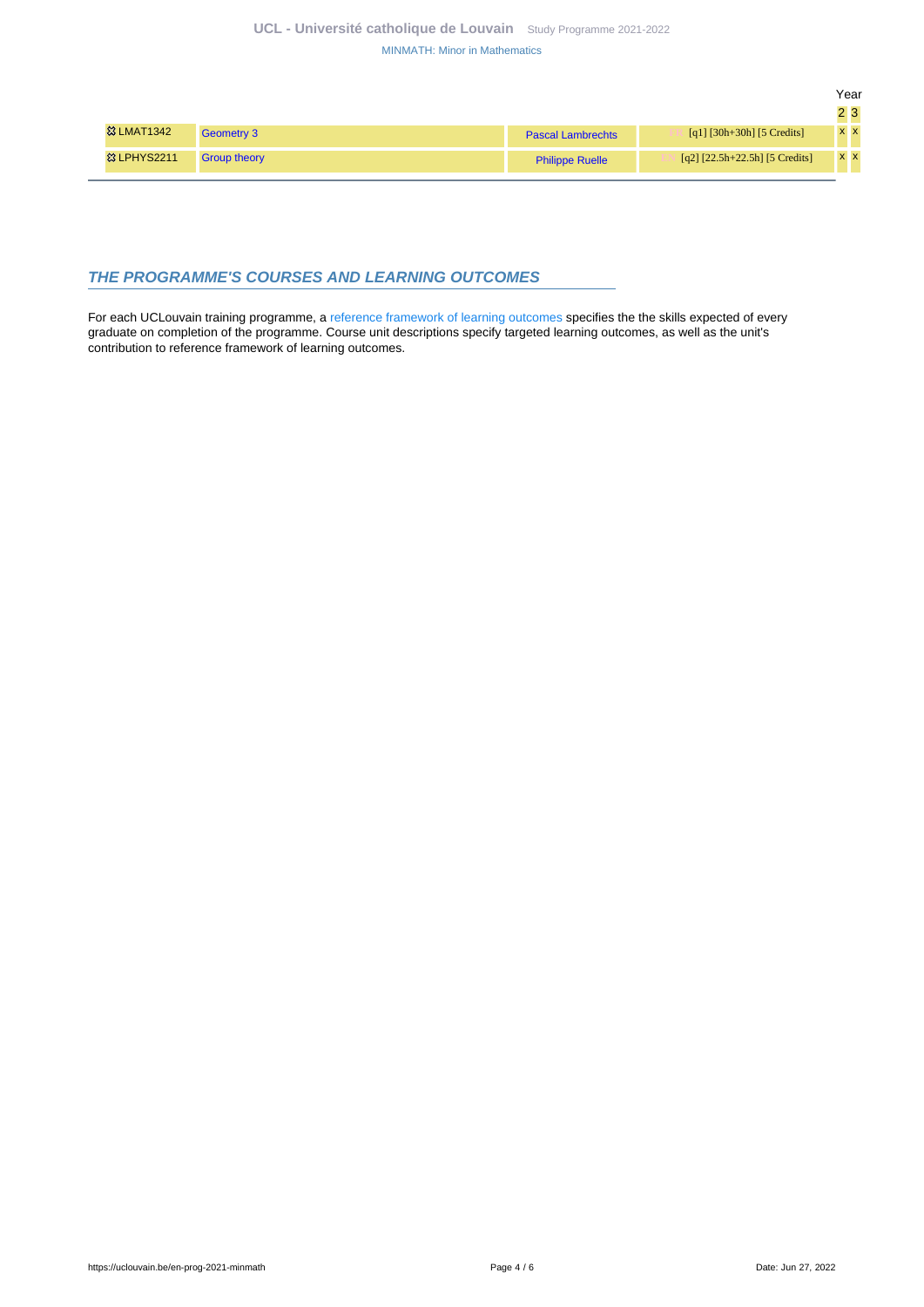## **MINMATH - Information**

# <span id="page-4-1"></span><span id="page-4-0"></span>**Access Requirements**

#### **Specific access requirements**

The minor in mathematics is accessible to all Bachelor students whose programme allows it: see the summary table of the different minors.

It is especially recommended to Bachelor students whose major programme contains a solid basic training in mathematics. Particularly concerned are Bachelor students in management, in engineering science: civil engineering, in engineering science: architectural engineer, and in physics.

## <span id="page-4-2"></span>**Evaluation**

**The evaluation methods comply with the [regulations concerning studies and exams](https://uclouvain.be/fr/decouvrir/rgee.html). More detailed explanation of the modalities specific to each learning unit are available on their description sheets under the heading "Learning outcomes evaluation method".**

# <span id="page-4-3"></span>**Possible trainings at the end of the programme**

Majors-minors which offer direct access to the master(s):

Students with baccalaureates in physical science or engineering science, civil engineering elective or architectural civil engineering elective, will be admitted to the master's in mathematical science, possibly with a program adapted to suit their needs. Any student who is considering this possibility is asked to make contact as soon as possible with the conseiller aux études (course adviser) for the department of mathematics.

### <span id="page-4-4"></span>**Contacts**

### **Curriculum Management**

Entity

Structure entity SST/SC/MATH Denomination [\(MATH\)](https://uclouvain.be/repertoires/entites/math) Faculty **Faculty Faculty** of Science [\(SC\)](https://uclouvain.be/repertoires/entites/sc) Sector Sector Sector Sciences and Technology [\(SST\)](https://uclouvain.be/repertoires/entites/sst) Acronym MATH Postal address Chemin du Cyclotron 2 - bte L7.01.02

#### Website <https://uclouvain.be/fr/facultes/sc/math>

Academic supervisor: [Jean Van Schaftingen](https://uclouvain.be/repertoires/jean.vanschaftingen)

#### Useful Contact(s)

- Study advisor for mathematics: [Tim Van der Linden](https://uclouvain.be/repertoires/tim.vanderlinden)
- Administrative manager for the annual program of the student registred in the Faculty of sciences: [Nathalie Micha](https://uclouvain.be/repertoires/nathalie.micha)
- Secretary of the School of mathematics: [Catherine De Roy](https://uclouvain.be/repertoires/catherine.deroy)

1348 Louvain-la-Neuve

Tel: [+32 \(0\) 10 47 31 52](https://uclouvain.be/tel:+3210473152) - Fax: [+32 \(0\) 10 47 25 30](https://uclouvain.be/tel:+3210472530)